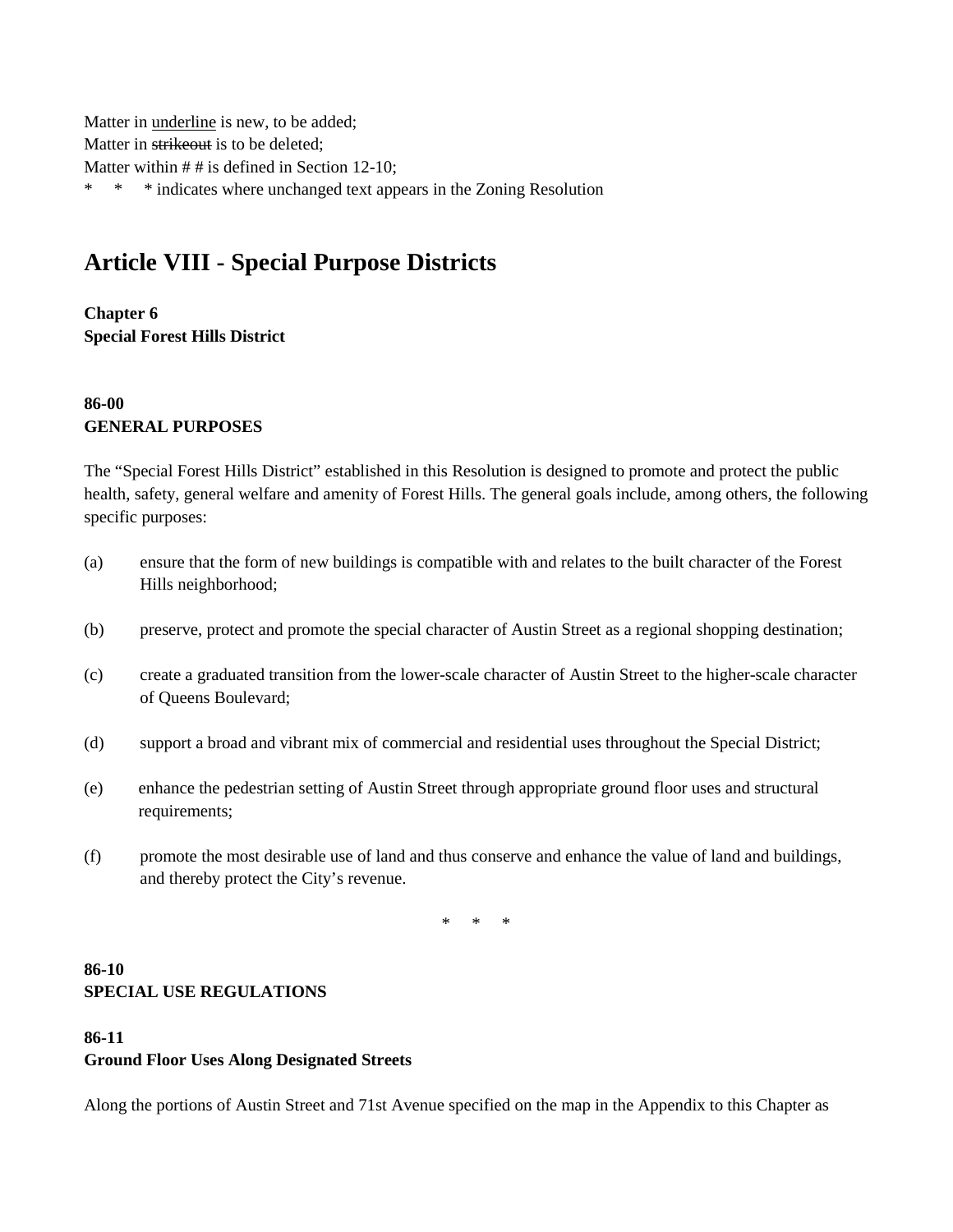Retail Continuity Streets, #uses# within #stories# that have a floor level within five feet of #curb level#, and within 30 feet of the #street wall#, shall be limited to #commercial# or #community facility uses# permitted by the underlying district and the provisions of Section 86-12 (Modification of Uses on Austin Street) and shall extend to a minimum depth in accordance with the provisions set forth in Section 37-32 (Ground Floor Depth Requirements for Certain Uses).

The Such ground floor #street# frontage of a #development# or #enlargement# constructed after March 24, 2009, shall be allocated exclusively to such #uses#, except for Type 2 lobby space, entryways or entrances to subway stations and #accessory# parking spaces provided in accordance with applicable provisions of Section 37-33 (Maximum Width of Certain Uses). In no event shall the length of #street# frontage occupied by lobby space exceed, in total, 40 feet or 25 percent of the #building's# total #street# frontage, whichever is less.

\* \* \*

## **86-13 Location of Uses in Mixed Buildings**

The provisions of Section 32-422 (Location of floors occupied by commercial uses) are modified to permit #dwelling units# or #rooming units# on the same #story# as a #commercial use# non-#residential use# provided no access exists between such #uses# at any level containing #dwelling units# or #rooming units# and provided any #commercial uses# non-#residential uses# are not located directly over any #dwelling units# or #rooming units#.

Such #commercial uses# non-#residential uses#, however, may be located over #dwelling units# or #rooming units# by authorization of the City Planning Commission upon a finding that there is sufficient separation of #residential uses# from #commercial uses# non-#residential uses# within the #building#.

# **86-14 Transparency Requirement**s

For #developments# or #enlargements# constructed after March 24, 2009, the ground floor #street wall# bounding any #commercial# or #community facility use#, other than a #school#, shall be glazed in accordance with the transparency requirements set forth in Section 37-34 (Minimum Transparency Requirements). glazed with transparent materials which may include #show windows#, glazed transoms or glazed portions of doors.

For such #community facility uses#, the glazed area shall occupy at least 50 percent of the area of each such ground floor #street wall# measured to a height of 10 feet above the level of the adjoining sidewalk or public access area.

For #commercial uses#, such glazed area shall occupy at least 70 percent of the area of each such ground floor #street wall# measured to a height of 10 feet above the level of the adjoining sidewalk or public access area. Not less than 50 percent of such area shall be glazed with transparent materials and up to 20 percent of such area may be glazed with translucent materials.